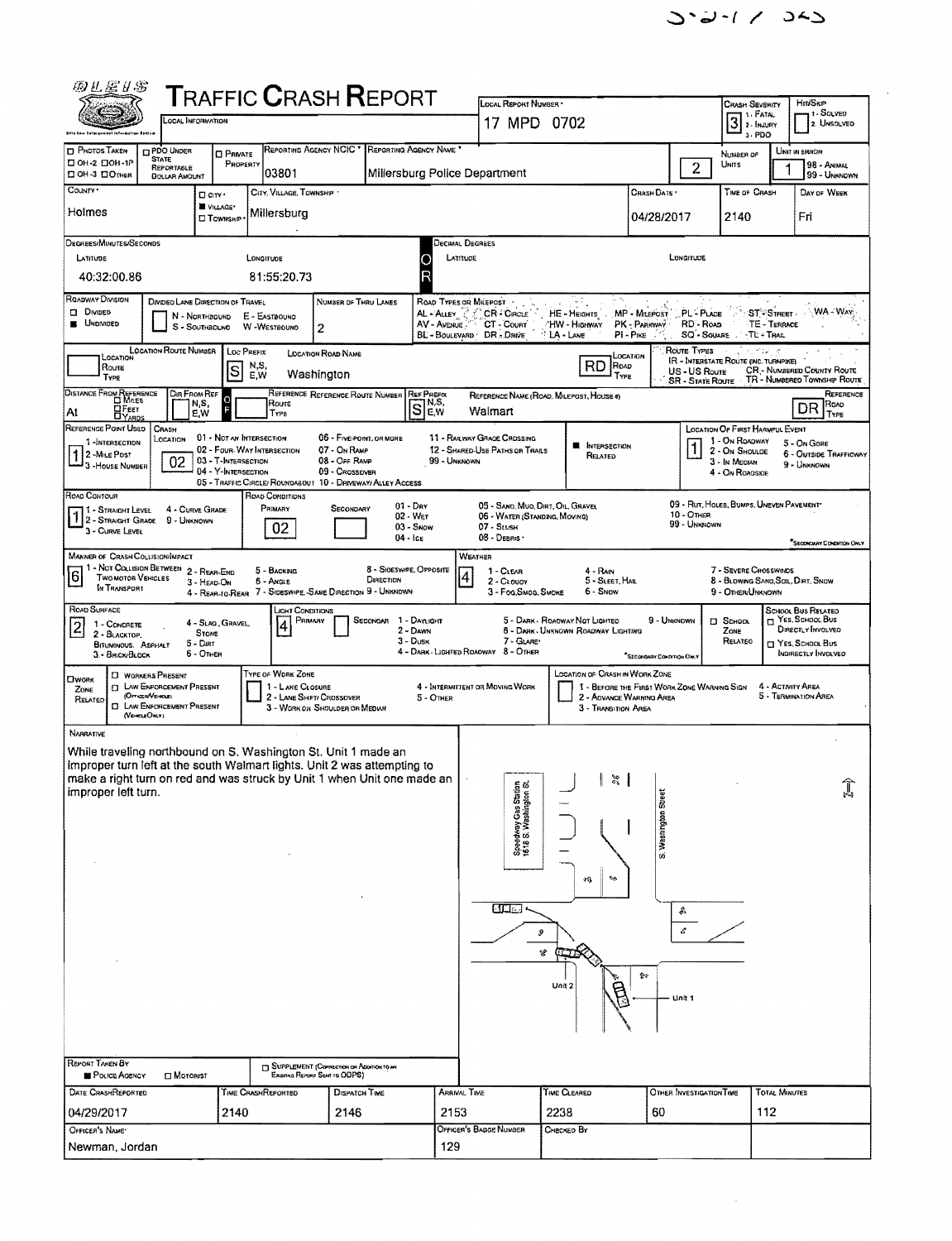|                                                                              | Unit                                                                  |                                                                                                                  |                                                          |                                                                                                                              |                   |                                                                                            |                                      |                                                                                  |                                                                                                 |                                                        |                                |                                                                                                                        |                      |
|------------------------------------------------------------------------------|-----------------------------------------------------------------------|------------------------------------------------------------------------------------------------------------------|----------------------------------------------------------|------------------------------------------------------------------------------------------------------------------------------|-------------------|--------------------------------------------------------------------------------------------|--------------------------------------|----------------------------------------------------------------------------------|-------------------------------------------------------------------------------------------------|--------------------------------------------------------|--------------------------------|------------------------------------------------------------------------------------------------------------------------|----------------------|
|                                                                              |                                                                       |                                                                                                                  |                                                          |                                                                                                                              |                   |                                                                                            |                                      |                                                                                  | LOCAL REPORT NUMBER<br>17 MPD 0702                                                              |                                                        |                                |                                                                                                                        |                      |
|                                                                              |                                                                       |                                                                                                                  |                                                          |                                                                                                                              |                   |                                                                                            |                                      | OWNER PHONE NUMBER                                                               |                                                                                                 |                                                        |                                | Damage Area                                                                                                            |                      |
| UNIT NUMBER                                                                  | Mcconnell, Dakota, A                                                  | OWNER NAME: LAST, FIRST, MIDDLE ( C SAME AS DRIVER )                                                             |                                                          |                                                                                                                              |                   |                                                                                            |                                      | 740-294-8274                                                                     |                                                                                                 | <b>DAMAGE SCALE</b>                                    |                                | FRONT                                                                                                                  |                      |
| OWNER ADDRESS: CITY, STATE, ZIP                                              |                                                                       | □ SAME AS DRIVER )                                                                                               |                                                          |                                                                                                                              |                   |                                                                                            |                                      |                                                                                  |                                                                                                 | 3                                                      |                                | п                                                                                                                      |                      |
| 720 Locust St, Coshocton, OH, 43812                                          |                                                                       |                                                                                                                  |                                                          |                                                                                                                              |                   |                                                                                            |                                      |                                                                                  |                                                                                                 | 1 - NONE                                               |                                | о                                                                                                                      |                      |
| LP STATE LICENSE PLATE NUMBER                                                |                                                                       |                                                                                                                  |                                                          | <b>VEHICLE IDENTIFICATION NUMBER</b>                                                                                         |                   |                                                                                            |                                      |                                                                                  | # Occupants                                                                                     | 2 - MINOR                                              |                                |                                                                                                                        |                      |
| OН<br>GNG5429                                                                |                                                                       |                                                                                                                  |                                                          | 2FTRX18L42CA85623                                                                                                            |                   |                                                                                            |                                      |                                                                                  | 2.                                                                                              | 3 - FUNCTIONAL                                         |                                | $\Box$                                                                                                                 |                      |
| <b>VEHICLE YEAR</b><br>2002                                                  | <b>VEHICLE MAKE</b>                                                   |                                                                                                                  |                                                          | VEHICLE MODEL                                                                                                                |                   |                                                                                            |                                      | VEHICLE COLOR                                                                    |                                                                                                 | 4 - DISABLING                                          |                                |                                                                                                                        |                      |
| Proof of                                                                     | Ford<br><b>INSURANCE COMPANY</b>                                      |                                                                                                                  |                                                          | F150 Series<br>POLICY NUMBER                                                                                                 |                   | Towen By                                                                                   | SIL                                  |                                                                                  |                                                                                                 |                                                        |                                | п<br>$\Box$                                                                                                            | o                    |
| <b>INSURANCE</b><br><b>SHOWN</b>                                             | State Farm                                                            |                                                                                                                  |                                                          | 8804910F0135B                                                                                                                |                   |                                                                                            |                                      |                                                                                  |                                                                                                 | 9 - UNKNOWN                                            |                                |                                                                                                                        |                      |
| CARRIER NAME, ADDRESS, CITY, STATE, ZIP                                      |                                                                       |                                                                                                                  |                                                          |                                                                                                                              |                   |                                                                                            |                                      |                                                                                  |                                                                                                 |                                                        |                                |                                                                                                                        | <b>CARRIER PHONE</b> |
| US DOT                                                                       |                                                                       | VEHICLE WEIGHT GVWR/GCWR                                                                                         |                                                          | CARGO BODY TYPE                                                                                                              |                   |                                                                                            |                                      |                                                                                  | TRAFFICWAY DESCRIPTION                                                                          |                                                        |                                |                                                                                                                        |                      |
| HM PLACARD ID NO.                                                            |                                                                       | 1 - LESS THAN OR EQUAL TO 10K LBS<br>2 - 10,001 to 26,000K Las                                                   | 01                                                       | 01 - No CARGO BODY TYPE/NOT APPLICABL 09 - POLE<br>02 - Bus/Van (9-15 Seats, Inc Driver)<br>03 - Bus (16+ Seats, Inc Driver) |                   | 10 CARGO TANK<br>11 - FLAT BED                                                             |                                      |                                                                                  | 1 - Two-Way, Not Divideo                                                                        |                                                        |                                | 2 - Two-Way, Not Divideo, Continuous Left Turn Lane                                                                    |                      |
|                                                                              |                                                                       | 3 - MORE THAN 26,000K LBS.                                                                                       |                                                          | 04 - VEHICLE TOWING ANOTHER VEHICLE<br>05 - Logging                                                                          |                   | 12 - Dump<br>13 - CONCRETE MIXER                                                           |                                      |                                                                                  | 4 - Two-Way, Divideo. Positive Median Barrier                                                   |                                                        |                                | 3 - Two-Way, Divided, Unprotected (Painted or Grass >4FT.) Media                                                       |                      |
| <b>HM CLASS</b>                                                              | $\Box$ RELATED                                                        | <b>HAZARDOUS MATERIAL</b>                                                                                        |                                                          | 06 - INTERMODAL CONTAINER CHASIS<br>07 - CARGO VAN ENCLOSED BOX                                                              |                   | 14 - Auto Transporter<br>15 - GARBAGE / REFUSE                                             |                                      |                                                                                  | 5 - ONE-WAY TRAFFICWAY<br><b>D</b> HIT / SKIP UNIT                                              |                                                        |                                |                                                                                                                        |                      |
| <b>NUMBER</b>                                                                |                                                                       |                                                                                                                  |                                                          | 08 - GRAIN, CHIPS, GRAVEL                                                                                                    |                   | 99 - OTHER/UNKNOWN                                                                         |                                      |                                                                                  |                                                                                                 |                                                        |                                |                                                                                                                        |                      |
| NON-MOTORIST LOCATION PRIOR TO IMPACT                                        | 01 - INTERSECTION - MARKED CROSSWAL                                   | Type or Use                                                                                                      | UNIT TYPE                                                | PASSENGER VEHICLES (LESS THAN 9 PASSENGERS MEDIMEAVY TRUCKS OR COMBO UNITS > 10K LES BUS/VAWLIMO(9 OR MORE INCLUDING DRIVER) |                   |                                                                                            |                                      |                                                                                  |                                                                                                 |                                                        |                                |                                                                                                                        |                      |
|                                                                              | 02 - INTERSECTION - NO CROSSWALK<br>03 - INTERSECTION OTHER           | 1 - PERSONAL                                                                                                     |                                                          | 07<br>01 - Sur COMPACT<br>02 - COMPACT                                                                                       |                   |                                                                                            |                                      |                                                                                  | 14 - SINGLE UNIT TRUCK; 3+ AXLES                                                                |                                                        |                                | 13 - SINGLE UNIT TRUCK OR VAN 2AXLE, 6 TIRES 21 - BUS/VAN (9-15 SEATS, INC DRIVER)<br>22 - Bus (16+ Seats, Inc Driver) |                      |
|                                                                              | 04 - MIDBLOCK - MARKED CROSSWALK<br>05 - TRAVEL LANE - OTHER LOCATION | 2 - COMMERCIAL                                                                                                   |                                                          | 99 - UNKNOWN 03 - MID SIZE<br>OR HIT/SKIP<br>04 - FULL SIZE                                                                  |                   |                                                                                            |                                      |                                                                                  | 15 - SINGLE UNIT TRUCK / TRAILER                                                                |                                                        | NON-MOTORIST                   | 23 - ANIMAL WITH RIDER                                                                                                 |                      |
| 06 - BICYCLE LANE<br>08 - SIDEWALK                                           | 07 - SHOULDER/ROADSIDE                                                | 3 - GOVERNMENT                                                                                                   |                                                          | 05 - Minivan<br>06 - Sport Utility Vehicle                                                                                   |                   |                                                                                            |                                      | 16 - TRUCK/TRACTOR (BOBTAIL)<br>17 - TRACTOR/SEMI-TRAILER<br>18 - TRACTOR/DOUBLE |                                                                                                 |                                                        |                                | 24 - ANIMAL WITH BUGGY, WAGON, SURREY<br>25 - BICYCLE/PEDACYCLIST                                                      |                      |
| 10 - DRIVE WAY ACCESS                                                        | 09 - MEDIAN/CROSSING ISLAND                                           | I IN EMERGENCY                                                                                                   |                                                          | 07 - Pickup<br>08 - VAN                                                                                                      |                   |                                                                                            |                                      | 19 - TRACTOR/TRIPLES<br>20 - OTHER MEDIHEAVY VEHICLE                             |                                                                                                 |                                                        |                                | 26 - PEDESTRIAN/SKATER<br>27 - OTHER NON-MOTORIST                                                                      |                      |
|                                                                              | 11 - SHARED-USE PATH OR TRAIL<br>12 - NON-TRAFFICWAY AREA             | RESPONSE                                                                                                         |                                                          | 09 - MOTORCYCLE<br>10 - MOTORIZED BICYCLE                                                                                    |                   |                                                                                            |                                      |                                                                                  |                                                                                                 |                                                        |                                |                                                                                                                        |                      |
| 99 - OTHER/UNKNOWN                                                           |                                                                       |                                                                                                                  |                                                          | 11 - SNOWMOBLE/ATV<br>12 - OTHER PASSENGER VEHICLE                                                                           |                   |                                                                                            |                                      |                                                                                  | <b>HAS HM PLACARD</b>                                                                           |                                                        |                                |                                                                                                                        |                      |
| SPECIAL FUNCTION 01 - NONE<br>02 - Taxi                                      |                                                                       | 09 - AMBULANCE<br>$10 -$ FiRE                                                                                    |                                                          | 17 - FARM VEHICLE<br>18 - FARM EQUIPMENT                                                                                     |                   | <b>MOST DAMAGED AREA</b><br>01 - NONE                                                      |                                      |                                                                                  | 08 - LEFT SIDE                                                                                  |                                                        | 99 - UNKNOWN                   | ACTION<br>$3$ $1 -$ Non-Contact<br>$3$ $2 -$ Non-Contact                                                               |                      |
| 01                                                                           | 03 - RENTAL TRUCK (OVER 10KLBS)                                       | 11 - HIGHWAY/MAINTENANCE<br>04 - Bus - SCHOOL (PUBLIC OR PRIVATE) 12 - MILITARY                                  |                                                          | 19 - Мотопноме<br>20 - Golf Cart                                                                                             | 08                | 02 - CENTER FRONT<br>03 - RIGHT FRONT                                                      |                                      |                                                                                  | 09 - LEFT FRONT<br>10 - TOP AND WINDOWS                                                         |                                                        |                                | 3 - STRIKING                                                                                                           |                      |
|                                                                              | 05 Bus. Transit<br>06 - Bus - Charter<br>07 - Bus SHUTTLE             | 13 - Pouce<br>14 - PUBLIC UTILITY                                                                                |                                                          | 21 - Train<br>22 - OTHER (EXPLANIN NARRATIVE)                                                                                | 08                | MPACT ARE 04 - RIGHT SIDE<br>05 - Right Rear                                               |                                      |                                                                                  | 11 - UNDERCARRIAGE<br>12 - LOAD/TRAILER                                                         |                                                        |                                | $4 -$ STRUCK                                                                                                           | 5 - STRIKING/STRUCK  |
|                                                                              | 08 - Bus OTHER                                                        | 15 - OTHER GDVERNMENT<br>16 - CONSTRUCTION EQIP.                                                                 |                                                          |                                                                                                                              |                   | 06 - REAR CENTER<br>07 - LEFT REAR                                                         |                                      |                                                                                  | 13 - TOTAL (ALL AREAS)<br>14 - OTHER                                                            |                                                        |                                |                                                                                                                        | 9 - UNKNOWN          |
| PRE- CRASH ACTIONS                                                           | <b>MOTORIST</b>                                                       |                                                                                                                  |                                                          |                                                                                                                              |                   | NON-MOTORIST                                                                               |                                      |                                                                                  |                                                                                                 |                                                        |                                |                                                                                                                        |                      |
| 06                                                                           | 01 - STRAIGHT AHEAD<br>02 - BACKING                                   | 07 - MAKING U-TURN<br>08 - ENTERING TRAFFIC LANE                                                                 |                                                          | 13 - NEGOTIATING A CURVE<br>14 - OTHER MOTORIST ACTIO                                                                        |                   |                                                                                            |                                      |                                                                                  | 15 - ENTERING OR CROSSING SPECIFIED LOCATIO<br>16 - WALKING, RUNNING, JOGGING, PLAYING, CYCLING |                                                        |                                | 21 - OTHER NON-MOTORIST ACTION                                                                                         |                      |
| 99 - UNKNOWN                                                                 | 03 - CHANGING LANES<br>04 - OVERTAKING/PASSING                        | 09 - LEAVING TRAFFIC LANE<br>10 - PARKED                                                                         |                                                          |                                                                                                                              |                   |                                                                                            | 17 - WORKING<br>18 - PUSHING VEHICLE |                                                                                  |                                                                                                 |                                                        |                                |                                                                                                                        |                      |
|                                                                              | 05 - MAKING RIGHT TURN<br>06 - MAKING LEFT TURN                       | 11 - SLOWING DR STOPPED IN TRAFFIC<br>12 - DRIVERLESS                                                            |                                                          |                                                                                                                              |                   |                                                                                            | 20 - Standing                        |                                                                                  | 19 - APPROACHING OR LEAVING VEHICLE                                                             |                                                        |                                |                                                                                                                        |                      |
| <b>CONTRIBUTING CIRCUMSTANCE</b>                                             |                                                                       |                                                                                                                  |                                                          |                                                                                                                              |                   |                                                                                            |                                      |                                                                                  |                                                                                                 | <b>VEHICLE DEFECTS</b>                                 |                                |                                                                                                                        |                      |
| Primary                                                                      | MOTORIST<br>01 - NONE                                                 |                                                                                                                  | 11 - IMPROPER BACKING                                    |                                                                                                                              | NON-MOTORIST      | 22 - None                                                                                  |                                      |                                                                                  |                                                                                                 |                                                        |                                | 01 - TURN SIGNALS<br>02 - Head Lamps                                                                                   |                      |
| 07                                                                           | 02 - FAILURE TO YELD<br>03 - RAN RED LIGHT                            |                                                                                                                  |                                                          | 12 - IMPROPER START FROM PARKED POSITION<br>13 - STOPPED OR PARKED LLEGALLY                                                  |                   | 23 - IMPROPER CROSSING<br>24 - DARTING                                                     |                                      |                                                                                  |                                                                                                 |                                                        | 03 - TAIL LAMPS<br>04 - BRAKES |                                                                                                                        |                      |
| SECONDARY                                                                    | 04 - RAN STOP SIGN<br>05 - Exceeded Speed Limit<br>06 - UNSAFE SPEED  |                                                                                                                  |                                                          | 14 - OPERATING VEHICLE IN NEGLIGENT MANNER<br>15 - SWERING TO AVOID (DUE TO EXTERNAL CONDITIONS)                             |                   | 25 - LYING AND/OR ILLEGALLY IN ROADWAY<br>26 - FALURE TO YIELD RIGHT OF WAY                |                                      |                                                                                  |                                                                                                 |                                                        | 05 - STEERING                  | 06 - TIRE BLOWOUT                                                                                                      |                      |
|                                                                              | 07 - IMPROPER TURN<br>08 - LEFT OF CENTER                             |                                                                                                                  | 17 - FALURE TO CONTROL<br><b>18 - VISION OBSTRUCTION</b> | 16 - WRONG SIDE/WRONG WAY                                                                                                    |                   | 27 - NOT VISIBLE (DARK CLOTHING)<br>28 - INATTENTIVE<br>29 - FAILURE TO OBEY TRAFFIC SIGNS |                                      |                                                                                  |                                                                                                 |                                                        |                                | 07 - WORN OR SLICK TIRES<br>08 - TRAILER EQUIPMENT DEFECTIVE                                                           |                      |
| 99 - UNKNOWN                                                                 | 09 - FOLLOWED TOO CLOSELY/ACDA<br>10 - IMPROPER LANE CHANGE           |                                                                                                                  |                                                          | 19 - OPERATING DEFECTIVE EQUIPMENT<br>20 - LOAD SHIFTING/FALLING/SPILLING                                                    |                   | /SIGNALS/OFFICER<br>30 - WRONG SIDE OF THE ROAD                                            |                                      |                                                                                  |                                                                                                 |                                                        |                                | 09 - MOTOR TROUBLE<br>10 - DISABLED FROM PRIOR ACCIDENT<br>11 - OTHER DEFECTS                                          |                      |
|                                                                              | PASSING/OFF ROAD                                                      |                                                                                                                  |                                                          | 21 - OTHER IMPROPER ACTION                                                                                                   |                   | 31 - OTHER NON-MOTORIST ACTION                                                             |                                      |                                                                                  |                                                                                                 |                                                        |                                |                                                                                                                        |                      |
| <b>SEQUENCE OF EVENTS</b>                                                    |                                                                       | 5<br>6                                                                                                           |                                                          | <b>NON-COLLISION EVENTS</b><br>01 - OVERTURN/ROLLOVER                                                                        |                   | 06 - EDUIPMENT FAILURE                                                                     |                                      |                                                                                  |                                                                                                 | 10 - Cross Median                                      |                                |                                                                                                                        |                      |
| 20<br>FIRST                                                                  | Most                                                                  |                                                                                                                  |                                                          | 02 - FIRE/EXPLOSION<br>03 - IMMERSION                                                                                        |                   | 07 - SEPARATION OF UNITS                                                                   | (BLOWN TIRE, BRAKE FAILURE, ETC)     |                                                                                  |                                                                                                 | 11 - Cross CENTER LINE<br>OPPOSITE DIRECTION OF TRAVEL |                                |                                                                                                                        |                      |
| HARMFUL<br>EVENT                                                             | <b>HARMFUL</b><br>EVENT                                               | 99 - UNKNOWN                                                                                                     |                                                          | 04 - JACKKNIFE<br>05 - CARGO/EQUIPMENT LOSS OR SHIFT 09 - RAN OFF ROAD LEFT                                                  |                   | 08 - RAN OFF ROAD RIGHT                                                                    |                                      |                                                                                  |                                                                                                 | 12 - DOWNHILL RUNAWAY<br>13 - OTHER NON-COLLISION      |                                |                                                                                                                        |                      |
| COLLISION WITH PERSON, VEHICLE OR OBJECT NOT FIXED                           |                                                                       |                                                                                                                  |                                                          | COLLISION WITH FIXED, OBJECT                                                                                                 |                   |                                                                                            |                                      |                                                                                  |                                                                                                 |                                                        |                                |                                                                                                                        |                      |
| 14 - Pedestrian                                                              |                                                                       | 21 - PARKED MOTOR VEHICLE                                                                                        |                                                          | 25 - IMPACT ATTENUATOR/CRASH CUSHION33 - MEOIAN CABLE BARRIER<br>26 - BRIDGE OVERHEAD STRUCTURE                              |                   | 34 - MEDIAN GUARDRAIL BARRIER                                                              |                                      |                                                                                  |                                                                                                 | 41 - OTHER POST, PDLE<br>OR SUPPORT                    |                                | $48 - Tree$<br>49 - FIRE HYDRANT<br>50 - WORK ZONE MAINTENANCE                                                         |                      |
| 15 - PEOALCYCLE<br>16 - RAILWAY VEHICLE (TRAN, ENGINE)<br>17 - Animal - Farm |                                                                       | 22 - WORK ZONE MAINTENANCE EQUIPMENT<br>23 - STRUCK BY FALLING, SHIFTING CARGO<br>OR ANYTHING SET IN MOTION BY A |                                                          | 27 - BRIDGE PIER OR ABUTMENT<br>28 - BRIDGE PARAPET<br>29 - Bridge Rail                                                      |                   | 35 - MEDIAN CONCRETE BARRIER<br>36 - Median Other Barrier<br>37 - Traffic Sign Post        |                                      |                                                                                  | 42 - CULVERT<br>43 - CuRB<br>44 - Олсн                                                          |                                                        |                                | EQUIPMENT<br>51 - WALL, BULDING, TUNNEL                                                                                |                      |
| 18 - Animal - Deer<br>19 - ANIMAL OTHER                                      |                                                                       | <b>MOTOR VEHICLE</b><br>24 - OTHER MOVABLE OBJECT                                                                |                                                          | 30 - GUARDRAIL FACE<br>31 - GUARDRAILENO                                                                                     |                   | 38 - OVERHEAD SIGN POST<br>39 - LIGHT/LUMINARIES SUPPORT                                   |                                      |                                                                                  | 46 - FENCE                                                                                      | 45 - EMBANKMENT                                        |                                | 52 - OTHER FIXED OBJECT                                                                                                |                      |
| 20 - MOTOR VEHICLE IN TRANSPORT                                              |                                                                       |                                                                                                                  |                                                          | 32 - PORTABLE BARRIER                                                                                                        |                   | 40 - UTILITY POLE                                                                          |                                      |                                                                                  | 47 - MAILBOX                                                                                    |                                                        |                                |                                                                                                                        |                      |
| <b>UNIT SPEED</b>                                                            | POSTED SPEED                                                          | TRAFFIC CONTROL<br>01 - No CONTROLS                                                                              |                                                          | 07 - RALRDAD CROSSBUCKS                                                                                                      |                   | 13 - Crosswalk Lines                                                                       |                                      | <b>UNIT DIRECTION</b>                                                            |                                                                                                 | 1 - North                                              |                                | 5 - NORTHEAST                                                                                                          | 9 - UNKNOWN          |
| 20                                                                           | 35                                                                    | 04<br>02 - S TOP SIGN<br>03 - YIELD SIGN                                                                         |                                                          | 08 - RAILROAD FLASHERS<br>09 - RAILRDAD GATES                                                                                | 15 - О тиля       | 14 - WALK/DON'T WALK                                                                       |                                      | FROM                                                                             | То<br>4                                                                                         | 2 - South<br>$3 - EAST$<br>4 - WEST                    |                                | 6 - Northwest<br>7 - SOUTHEAST<br>8 - SOUTHWEST                                                                        |                      |
| $\square$ Stateo                                                             |                                                                       | 04 - TRAFFIC SIGNAL<br>05 - Traffic FLASHERS                                                                     |                                                          | 10 - COSTRUCTION BARRICADE<br>11 - PERSON (FLAGGER, OFFICER                                                                  | 16 - Not Reported |                                                                                            |                                      |                                                                                  |                                                                                                 |                                                        |                                |                                                                                                                        |                      |
| ESTIMATED                                                                    |                                                                       | 06 - SCHOOL ZONE                                                                                                 |                                                          | <b>12 - PAVEMENT MARKINGS</b>                                                                                                |                   |                                                                                            |                                      |                                                                                  |                                                                                                 |                                                        |                                |                                                                                                                        |                      |

 $\bar{z}$ 

 $\sim 10^7$ 

 $\sim$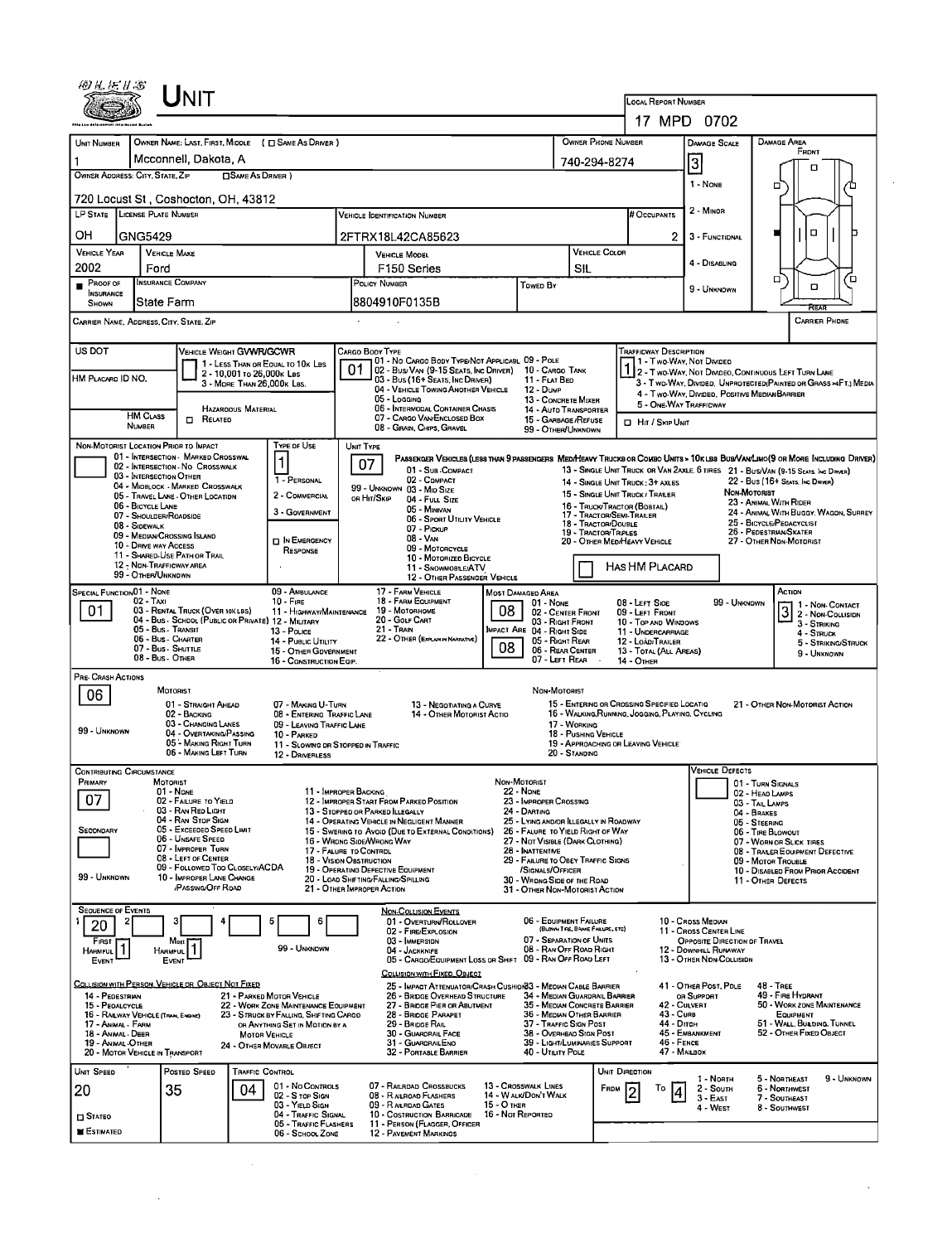|                                                                                                                                                                                        |                                                                                   | UNIT                                                                                                                                                                                                                                                                                                                                       |                                                                                |                                                                                                                                                                         |    |                                                                                                                                                                                                                                                                                                                                                                                                                                   |                                  |                                                                                                                                                                                                                                                                                                                                              |                                                       |                                                                                                         |                                                                                                                                              |                                                                                                      |                                                                                                                                      |                                                                                                              |                                                                                                                                               |                                                                               |
|----------------------------------------------------------------------------------------------------------------------------------------------------------------------------------------|-----------------------------------------------------------------------------------|--------------------------------------------------------------------------------------------------------------------------------------------------------------------------------------------------------------------------------------------------------------------------------------------------------------------------------------------|--------------------------------------------------------------------------------|-------------------------------------------------------------------------------------------------------------------------------------------------------------------------|----|-----------------------------------------------------------------------------------------------------------------------------------------------------------------------------------------------------------------------------------------------------------------------------------------------------------------------------------------------------------------------------------------------------------------------------------|----------------------------------|----------------------------------------------------------------------------------------------------------------------------------------------------------------------------------------------------------------------------------------------------------------------------------------------------------------------------------------------|-------------------------------------------------------|---------------------------------------------------------------------------------------------------------|----------------------------------------------------------------------------------------------------------------------------------------------|------------------------------------------------------------------------------------------------------|--------------------------------------------------------------------------------------------------------------------------------------|--------------------------------------------------------------------------------------------------------------|-----------------------------------------------------------------------------------------------------------------------------------------------|-------------------------------------------------------------------------------|
|                                                                                                                                                                                        |                                                                                   |                                                                                                                                                                                                                                                                                                                                            |                                                                                |                                                                                                                                                                         |    |                                                                                                                                                                                                                                                                                                                                                                                                                                   |                                  |                                                                                                                                                                                                                                                                                                                                              |                                                       |                                                                                                         | <b>LOCAL REPORT NUMBER</b><br>17 MPD 0702                                                                                                    |                                                                                                      |                                                                                                                                      |                                                                                                              |                                                                                                                                               |                                                                               |
| UNIT NUMBER                                                                                                                                                                            |                                                                                   |                                                                                                                                                                                                                                                                                                                                            |                                                                                | OWNER NAME: LAST, FIRST, MIDDLE ( C SAME AS DRIVER )                                                                                                                    |    |                                                                                                                                                                                                                                                                                                                                                                                                                                   |                                  |                                                                                                                                                                                                                                                                                                                                              |                                                       | <b>OWNER PHONE NUMBER</b>                                                                               |                                                                                                                                              |                                                                                                      | <b>DAMAGE SCALE</b>                                                                                                                  |                                                                                                              | DAMAGE AREA                                                                                                                                   |                                                                               |
|                                                                                                                                                                                        |                                                                                   | Townsend, Edwin, D                                                                                                                                                                                                                                                                                                                         |                                                                                |                                                                                                                                                                         |    |                                                                                                                                                                                                                                                                                                                                                                                                                                   |                                  |                                                                                                                                                                                                                                                                                                                                              |                                                       |                                                                                                         |                                                                                                                                              |                                                                                                      |                                                                                                                                      |                                                                                                              | FRONT                                                                                                                                         |                                                                               |
| 2<br>OWNER ADDRESS: CITY, STATE, ZIP                                                                                                                                                   |                                                                                   |                                                                                                                                                                                                                                                                                                                                            | □ SAME AS DRIVER)                                                              |                                                                                                                                                                         |    |                                                                                                                                                                                                                                                                                                                                                                                                                                   |                                  |                                                                                                                                                                                                                                                                                                                                              |                                                       | 614-975-7955                                                                                            |                                                                                                                                              | 3                                                                                                    | 1 - None                                                                                                                             |                                                                                                              | п                                                                                                                                             |                                                                               |
|                                                                                                                                                                                        |                                                                                   | 11350 Coop Ln., Thornville, OH, 43076                                                                                                                                                                                                                                                                                                      |                                                                                |                                                                                                                                                                         |    |                                                                                                                                                                                                                                                                                                                                                                                                                                   |                                  |                                                                                                                                                                                                                                                                                                                                              |                                                       |                                                                                                         |                                                                                                                                              |                                                                                                      |                                                                                                                                      |                                                                                                              |                                                                                                                                               |                                                                               |
| LP STATE LICENSE PLATE NUMBER                                                                                                                                                          |                                                                                   |                                                                                                                                                                                                                                                                                                                                            |                                                                                |                                                                                                                                                                         |    | <b>VEHICLE IDENTIFICATION NUMBER</b>                                                                                                                                                                                                                                                                                                                                                                                              |                                  |                                                                                                                                                                                                                                                                                                                                              |                                                       |                                                                                                         | <b>B</b> Occupants                                                                                                                           |                                                                                                      | 2 - MINOR                                                                                                                            |                                                                                                              |                                                                                                                                               |                                                                               |
| он                                                                                                                                                                                     | 645YGC                                                                            |                                                                                                                                                                                                                                                                                                                                            |                                                                                |                                                                                                                                                                         |    | JTDKN3DU0A0216537                                                                                                                                                                                                                                                                                                                                                                                                                 |                                  |                                                                                                                                                                                                                                                                                                                                              |                                                       |                                                                                                         |                                                                                                                                              | $\mathbf{2}$                                                                                         | 3 - FUNCTIONAL                                                                                                                       | о                                                                                                            | D                                                                                                                                             |                                                                               |
| <b>VEHICLE YEAR</b><br>2010                                                                                                                                                            |                                                                                   | <b>VEHICLE MAKE</b><br>Toyota                                                                                                                                                                                                                                                                                                              |                                                                                |                                                                                                                                                                         |    | VEHICLE MOOEL<br>Prius                                                                                                                                                                                                                                                                                                                                                                                                            |                                  |                                                                                                                                                                                                                                                                                                                                              | RED                                                   | VEHICLE COLOR                                                                                           |                                                                                                                                              |                                                                                                      | 4 - DISABLING                                                                                                                        |                                                                                                              |                                                                                                                                               |                                                                               |
| $P_{ROOF OF}$<br>INSURANCE                                                                                                                                                             |                                                                                   | <b>INSURANCE COMPANY</b>                                                                                                                                                                                                                                                                                                                   |                                                                                |                                                                                                                                                                         |    | POLICY NUMBER                                                                                                                                                                                                                                                                                                                                                                                                                     |                                  | <b>Towen By</b>                                                                                                                                                                                                                                                                                                                              |                                                       |                                                                                                         |                                                                                                                                              |                                                                                                      | 9 - UNKNOWN                                                                                                                          |                                                                                                              | о<br>о                                                                                                                                        | 7о                                                                            |
| SHOWN                                                                                                                                                                                  |                                                                                   | <b>Grange Mutual Casual</b>                                                                                                                                                                                                                                                                                                                |                                                                                |                                                                                                                                                                         |    | FA587660-30                                                                                                                                                                                                                                                                                                                                                                                                                       |                                  |                                                                                                                                                                                                                                                                                                                                              |                                                       |                                                                                                         |                                                                                                                                              |                                                                                                      |                                                                                                                                      |                                                                                                              | RFA                                                                                                                                           |                                                                               |
| CARRIER NAME, ADDRESS, CITY, STATE, ZIP                                                                                                                                                |                                                                                   |                                                                                                                                                                                                                                                                                                                                            |                                                                                |                                                                                                                                                                         |    |                                                                                                                                                                                                                                                                                                                                                                                                                                   |                                  |                                                                                                                                                                                                                                                                                                                                              |                                                       |                                                                                                         |                                                                                                                                              |                                                                                                      |                                                                                                                                      |                                                                                                              |                                                                                                                                               | <b>CARRIER PHONE</b>                                                          |
| US DOT<br>HM PLACARD ID NO.                                                                                                                                                            | <b>HM CLASS</b>                                                                   | VEHICLE WEIGHT GVWR/GCWR                                                                                                                                                                                                                                                                                                                   | 2 - 10,001 to 26,000 k Las<br>3 - MORE THAN 26.000K LBS.<br>HAZARDOUS MATERIAL | 1 - LESS THAN OR EQUAL TO 10K LBS                                                                                                                                       | 01 | CARGO BOOY TYPE<br>101 - No CARGO BOOY TYPE/NOT APPLICABL 09 - POLE<br>02 - Bus/Van (9-15 Seats, Inc Driver)<br>03 - Bus (16+ Seats, Inc Driver)<br>04 - VEHICLE TOWING ANOTHER VEHICLE<br>05 - Locging<br>06 - INTERMODAL CONTAINER CHASIS                                                                                                                                                                                       |                                  | 10 - CARGO TANK<br>11 - Flat Bed<br><b>12 - Dump</b><br>13 - CONCRETE MIXER<br>14 - AUTO TRANSPORTER                                                                                                                                                                                                                                         |                                                       |                                                                                                         | <b>TRAFFICWAY DESCRIPTION</b><br>1 - Two Way, Not Divided<br>5 - ONE-WAY TRAFFICWAY                                                          |                                                                                                      | 2 - Two-WAY, NOT DIVIDEO, CONTINUOUS LEFT TURN LANE<br>4 - Two-WAY, DIVIDED, POSITIVE MEDIAN BARRIER                                 |                                                                                                              |                                                                                                                                               | 3 - Two-Way, Divided, Unprotected (Painted or Grass >4FT.) Media              |
|                                                                                                                                                                                        | <b>NUMBER</b>                                                                     | $\Box$ Related                                                                                                                                                                                                                                                                                                                             |                                                                                |                                                                                                                                                                         |    | 07 - CARGO VAN/ENCLOSED BOX<br>08 - Gran, Chips, Gravel                                                                                                                                                                                                                                                                                                                                                                           |                                  | 15 - GARBAGE / REFUSE<br>99 - OTHER/UNKNOWN                                                                                                                                                                                                                                                                                                  |                                                       |                                                                                                         | HIT / SKIP UNIT                                                                                                                              |                                                                                                      |                                                                                                                                      |                                                                                                              |                                                                                                                                               |                                                                               |
|                                                                                                                                                                                        | 06 - BICYCLE LANE<br>08 - SIDEWALK<br>10 - DRIVE WAY ACCESS<br>99 - OTHER/UNKNOWN | NON-MOTORIST LOCATION PRIOR TO IMPACT<br>01 - INTERSECTION - MARKEO CROSSWAL<br>02 - INTERSECTION - NO CROSSWALK<br>03 - INTERSECTION OTHER<br>04 - MIOBLOCK - MARKED CROSSWALK<br>05 - TRAVEL LANE - OTHER LOCATION<br>07 - SHOULDER/ROADSIDE<br>09 - MEOIAN/CROSSING ISLAND<br>11 - Shareo Use Path or Trail<br>12 - NON-TRAFFICWAY AREA |                                                                                | TYPE OF USE<br>1 - PERSONAL<br>2 - COMMERCIAL<br>3 - GOVERNMENT<br>$\Box$ In Emergency<br>RESPONSE                                                                      |    | UNIT TYPE<br>PASSENGER VEHICLES (LESS THAN 9 PASSENGERS MEDIHEAVY TRUCKS OR COMBO UNITS > 10KLBS BUS/VAN/LIMO(9 OR MORE INCLUDING DRIVER)<br>03<br>01 - Sub - COMPACT<br>02 - COMPACT<br>99 - UNKNOWN 03 - MID SIZE<br>OR HIT/SKIP<br>04 - Full Size<br>05 - Minivan<br>06 - SPORT UTILITY VEHICLE<br>07 - Pickup<br>08 - VAN<br>09 - MOTORCYCLE<br>10 - MOTORIZEO BICYCLE<br>11 - SNOWMOBILE/ATV<br>12 - OTHER PASSENGER VEHICLE |                                  |                                                                                                                                                                                                                                                                                                                                              |                                                       | 16 - Тяиск/Твастов (Вовтал.)<br>17 - TRACTOR/SEMI-TRALER<br>18 - Tractor/Double<br>19 - TRACTOR/TRIPLES | 14 - SINGLE UNIT TRUCK: 3+ AXLES<br>15 - SINGLE UNIT TRUCK / TRAILER<br>20 - OTHER MEDIHEAVY VEHICLE<br><b>HAS HM PLACARD</b>                |                                                                                                      | 13 - SINGLE UNIT TRUCK OR VAN 2AXLE, 6 TIRES 21 - BUS/VAN (9-15 SEATS, Inc DRIVER)                                                   | Non-Motorist                                                                                                 | 22 - Bus (16+ Seats, Inc. Driver)<br>23 - Animal With Rider<br>25 - BICYCLE/PEDACYCLIST<br>26 - PEDESTRIAN SKATER<br>27 - OTHER NON-MOTORIST  | 24 - ANIMAL WITH BUGGY, WAGON, SURREY                                         |
| SPECIAL FUNCTION 01 - NONE<br>01                                                                                                                                                       | $02 - T_A x_1$                                                                    | 03 - RENTAL TRUCK (OVER 10K LBS)<br>04 - Bus - SCHOOL (PUBLIC OR PRIVATE) 12 - MILITARY<br>05 - Bus - Transit<br>06 - Bus - Charter<br>07 - Bus - SHUTTLE<br>08 - Bus - OTHER                                                                                                                                                              |                                                                                | 09 - AMBULANCE<br>$10 -$ Fine<br>11 - HIGHWAY/MAINTENANCE<br>13 - Pouce<br>14 - PUBLIC UTILITY<br>15 - OTHER GOVERNMENT<br>16 - CONSTRUCTION EQIP.                      |    | 17 - FARM VEHICLE<br>18 - FARM EQUIPMENT<br>19 - Мотовноме<br>20 - GOLF CART<br>21 - Tran<br>22 - OTHER (EXPLAIN IN NARRATIVE)                                                                                                                                                                                                                                                                                                    | 09<br>09                         | MOST DAMAGED AREA<br>$01 - None$<br>02 - CENTER FRONT<br>03 - RIGHT FRONT<br>MPACT ARE 04 - RIGHT SIDE<br>05 - Right Rear<br>06 - REAR CENTER<br>07 - LEFT REAR                                                                                                                                                                              |                                                       |                                                                                                         | 08 - LEFT SIDE<br>09 - LEFT FRONT<br>10 - TOP AND WINDOWS<br>11 - UNDERCARRIAGE<br>12 - LOAD/TRAILER<br>13 - TOTAL (ALL AREAS)<br>14 - OTHER |                                                                                                      | 99 - UNKNOWN                                                                                                                         |                                                                                                              | ACTION<br>3 - Striking<br>$4 -$ Struck                                                                                                        | $\frac{1 - N_{DN}}{2 - N_{DN}}$ Contact<br>5 - STRIKING/STRUCK<br>9 - UNKNOWN |
| PRE- CRASH ACTIONS<br>11<br>99 - UNKNOWN                                                                                                                                               |                                                                                   | MOTORIST<br>01 - STRAIGHT AHEAD<br>02 - BACKING<br>03 - CHANGING LANES<br>04 - OVERTAKING/PASSING<br>05 - MAKING RIGHT TURN<br>06 - MAKING LEFT TURN                                                                                                                                                                                       |                                                                                | 07 - MAKING U-TURN<br>08 - ENTERING TRAFFIC LANE<br>09 - LEAVING TRAFFIC LANE<br>10 - PARKED<br>11 - Slowing or Stopped in Traffic<br>12 - DRIVERLESS                   |    | 13 - NEGOTIATING A CURVE<br>14 - OTHER MOTORIST ACTIO                                                                                                                                                                                                                                                                                                                                                                             |                                  | NON-MOTORIST                                                                                                                                                                                                                                                                                                                                 | 17 - WORKING<br>18 - PUSHING VEHICLE<br>20 - Standing |                                                                                                         | 15 - ENTERING OR CROSSING SPECIFIED LOCATIO<br>16 - WALKING, RUNNING, JOGGING, PLAYING, CYCLING<br>19 - APPROACHING OR LEAVING VEHICLE       |                                                                                                      |                                                                                                                                      |                                                                                                              | 21 - OTHER NON-MOTORIST ACTION                                                                                                                |                                                                               |
| <b>CONTRIBUTING CIRCUMSTANCE</b>                                                                                                                                                       |                                                                                   |                                                                                                                                                                                                                                                                                                                                            |                                                                                |                                                                                                                                                                         |    |                                                                                                                                                                                                                                                                                                                                                                                                                                   |                                  |                                                                                                                                                                                                                                                                                                                                              |                                                       |                                                                                                         |                                                                                                                                              |                                                                                                      | <b>VEHICLE DEFECTS</b>                                                                                                               |                                                                                                              |                                                                                                                                               |                                                                               |
| PRIMARY<br>01<br>SECONDARY<br>99 - UNKNOWN                                                                                                                                             |                                                                                   | MOTORIST<br>$01 - None$<br>02 - FAILURE TO YIELD<br>03 - RAN REO LIGHT<br>04 - RAN STOP SIGN<br>05 - Exceepeo Speeo Limit<br>06 - UNSAFE SPEED<br>07 - IMPROPER TURN<br>08 - LEFT OF CENTER<br>09 - FOLLOWED TOO CLOSELY/ACDA<br>10 - IMPROPER LANE CHANGE<br><b>PASSING OFF ROAD</b>                                                      |                                                                                | 11 - IMPROPER BACKING                                                                                                                                                   |    | 12 - IMPROPER START FROM PARKED POSITION<br>13 - STOPPED OR PARKED ILLEGALLY<br>14 - OPERATING VEHICLE IN NEGLIGENT MANNER<br>15 - Swering to Avoid (Due to External Conditions)<br>16 - WRONG SIDE/WRONG WAY<br>17 - FALURE TO CONTROL<br>18 - VISION OBSTRUCTION<br>19 - OPERATING DEFECTIVE EQUIPMENT<br>20 - LOAO SHIFTING/FALLING/SPILLING<br>21 - OTHER IMPROPER ACTION                                                     |                                  | NON-MOTORIST<br><b>22 - NONE</b><br>23 - IMPROPER CROSSING<br>24 - DARTING<br>25 - LYING AND/OR ILLEGALLY IN ROADWAY<br>26 - FALURE TO YIELD RIGHT OF WAY<br>27 - NOT VISIBLE (DARK CLOTHING)<br>28 - INATTENTIVE<br>29 - FAILURE TO OBEY TRAFFIC SIGNS<br>/SIGNALS/OFFICER<br>30 - WRONG SIDE OF THE ROAD<br>31 - OTHER NON-MOTORIST ACTION |                                                       |                                                                                                         |                                                                                                                                              |                                                                                                      |                                                                                                                                      | 01 - TURN SIGNALS<br>02 - HEAD LAMPS<br>03 - TAIL LAMPS<br>04 - BRAKES<br>05 - STEERING<br>06 - TIRE BLOWOUT | 07 - WORN OR SLICK TIRES<br>08 - TRAILER EQUIPMENT DEFECTIVE<br>09 - MOTOR TROUBLE<br>10 - DISABLED FROM PRIOR ACCIDENT<br>11 - OTHER DEFECTS |                                                                               |
| <b>SEQUENCE OF EVENTS</b><br>20<br>FIRST<br>HARMFUL<br>EVENT<br>14 - PEDESTRIAN<br>15 - PEDALCYCLE<br>16 - RAILWAY VEHICLE (TRAIN, ENGINE)<br>17 - Animal - Farm<br>18 - Animal - Deer | 2                                                                                 | Most<br><b>HARMFUL</b><br>EVENT<br>COLLISION WITH PERSON, VEHICLE OR OBJECT NOT FIXED                                                                                                                                                                                                                                                      | <b>MOTOR VEHICLE</b>                                                           | 5<br>6<br>99 - UNKNOWN<br>21 - PARKED MOTOR VEHICLE<br>22 - WORK ZONE MAINTENANCE EQUIPMENT<br>23 - STRUCK BY FALLING, SHIFTING CARGO<br>OR ANYTHING SET IN MOTION BY A |    | <b>NON-COLLISION EVENTS</b><br>01 - OVERTURN/ROLLOVER<br>02 - FIRE/EXPLOSION<br>03 - IMMERSION<br>04 - JACKKNIFE<br>05 - CARGO/EQUIPMENT LOSS OR SHIFT<br>COLLISION WITH FIXED, OBJECT<br>25 - IMPACT ATTENUATOR/CRASH CUSHION33 - MEDIAN CABLE BARRIER<br>26 - BRIDGE OVERHEAD STRUCTURE<br>27 - BRIDGE PIER OR ABUTMENT<br>28 - BRIDGE PARAPET<br>29 - BRIDGE RAIL<br>30 - GUARDRAIL FACE                                       |                                  | 06 - EQUIPMENT FAILURE<br>07 - SEPARATION OF UNITS<br>08 - RAN OFF ROAD RIGHT<br>09 - RAN OFF ROAD LEFT<br>34 - MEDIAN GUARDRAIL BARRIER<br>35 - MEDIAN CONCRETE BARRIER<br>36 - MEDIAN OTHER BARRIER<br>37 - TRAFFIC SIGN POST<br>38 - OVERHEAD SIGN POST                                                                                   | (BLOWN TIRE, BRAKE FAILURE, ETC)                      |                                                                                                         |                                                                                                                                              | 10 - Cross Median<br>OR SUPPORT<br>42 - CULVERT<br><b>43 - CURB</b><br>44 - Олтон<br>45 - EMBANKMENT | 11 - CROSS CENTER LINE<br>OPPOSITE DIRECTION OF TRAVEL<br>12 - DOWNHILL RUNAWAY<br>13 - OTHER NON-COLLISION<br>41 - OTHER POST, POLE | $48 -$ TREE                                                                                                  | 49 - FIRE HYDRANT<br>50 - WORK ZONE MAINTENANCE<br>EQUIPMENT<br>51 - WALL, BULDING, TUNNEL<br>52 - OTHER FIXED OBJECT                         |                                                                               |
| 19 - ANIMAL - OTHER<br>20 - MOTOR VEHICLE IN TRANSPORT                                                                                                                                 |                                                                                   |                                                                                                                                                                                                                                                                                                                                            |                                                                                | 24 - OTHER MOVABLE OBJECT                                                                                                                                               |    | 31 - GUARDRAILEND<br>32 - PORTABLE BARRIER                                                                                                                                                                                                                                                                                                                                                                                        |                                  | 39 - LIGHT/LUMINARIES SUPPORT<br>40 - UTILITY POLE                                                                                                                                                                                                                                                                                           |                                                       |                                                                                                         |                                                                                                                                              | 46 - FENCE<br>47 - MAILBOX                                                                           |                                                                                                                                      |                                                                                                              |                                                                                                                                               |                                                                               |
| UNIT SPEED<br>0<br><b>B</b> STATED<br>ESTIMATED                                                                                                                                        |                                                                                   | POSTED SPEED<br>35                                                                                                                                                                                                                                                                                                                         | <b>TRAFFIC CONTROL</b><br>04                                                   | 01 - No CONTROLS<br>02 - S TOP SIGN<br>03 - YIELD SIGN<br>04 - TRAFFIC SIGNAL<br>05 - TRAFFIC FLASHERS<br>06 - SCHOOL ZONE                                              |    | 07 - RAILROAD CROSSBUCKS<br>08 - RAILROAD FLASHERS<br>09 - RAILROAD GATES<br>10 - COSTRUCTION BARRICADE<br>11 - PERSON (FLAGGER, OFFICER<br><b>12 - PAVEMENT MARKINGS</b>                                                                                                                                                                                                                                                         | 15 - О тнея<br>16 - Not Reporteo | 13 - Crosswalk Lines<br>14 - WALK/DON'T WALK                                                                                                                                                                                                                                                                                                 |                                                       | UNIT DIRECTION<br>FROM                                                                                  | То                                                                                                                                           |                                                                                                      | 1 - North<br>2 - South<br>3 - East<br>4 - WEST                                                                                       |                                                                                                              | 5 - NORTHEAST<br>6 - NORTHWEST<br>7 - SOUTHEAST<br>8 - Southwest                                                                              | 9 - UNKNOWN                                                                   |